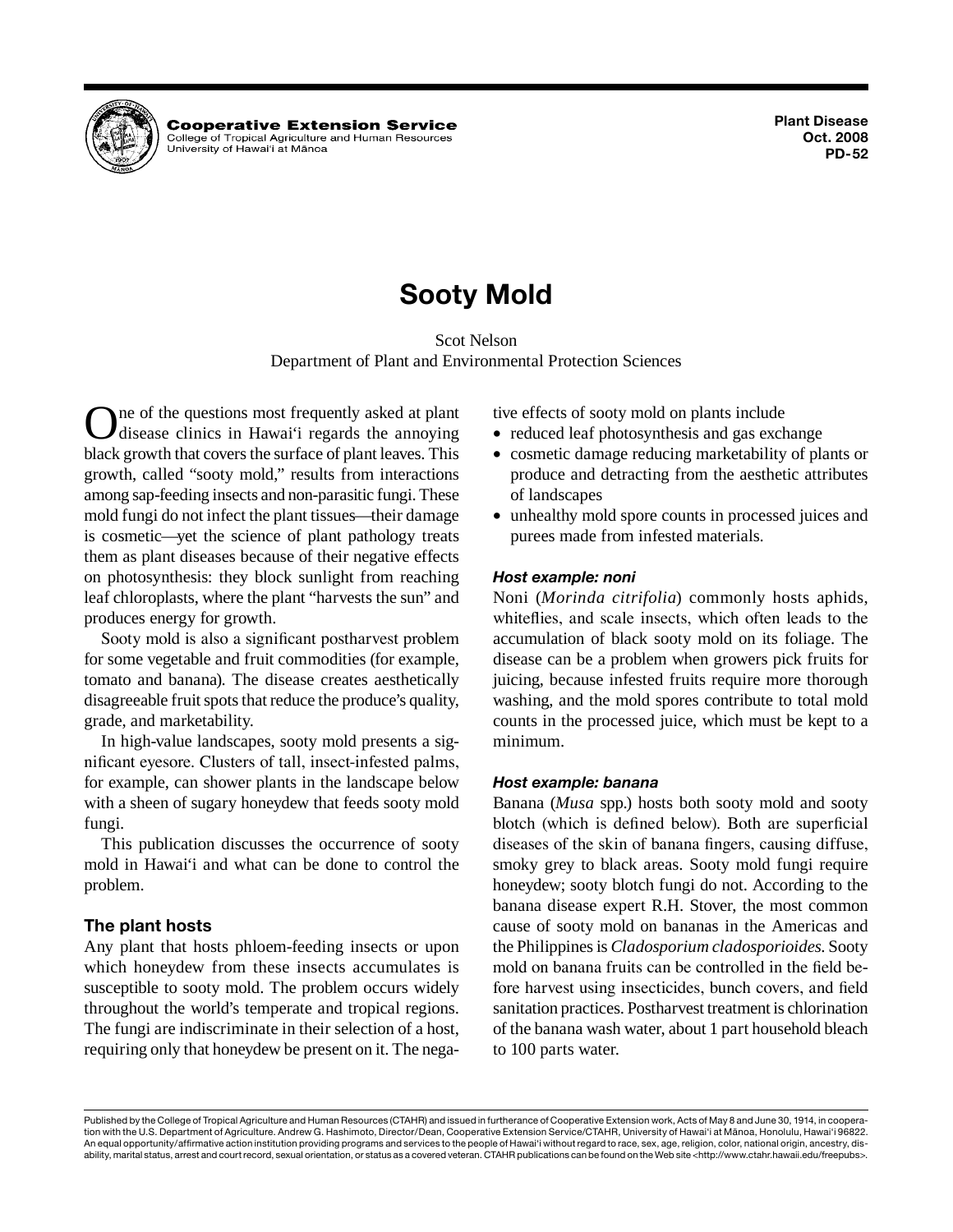# **The disease**

Sooty mold is a black, non-parasitic, superficial growth of fungi on plant surfaces. If you can completely rub the black material off the leaves or plant surfaces with your fingers, it is probably sooty mold; if you cannot rub or wash it off to reveal green, healthy plant tissue, it is probably not sooty mold. Most sooty molds warrant no management because they pose no major threat to plant health. Management is warranted when the molds affect the aesthetic value of fruits and landscapes.

The sooty mold fungi feed on honeydew produced by phloem-feeding insects. Some of the common genera of fungi involved are *Cladosporium*, *Aureobasidium*, *Antennariella*, *Limacinula*, *Scorias*, and *Capnodium*. Sap- or phloem-feeding insects associated with the disease include whiteflies, aphids, mealybugs, and scales.

Sooty mold can form under a wide range of environmental conditions in Hawai'i. Cool, moist, humid conditions favor some sooty molds. On outdoor structures and furniture, sooty mold growths are unsightly and may be difficult to remove.

 Sooty mold growth is of two types. The first is a deciduous growth on leaves, which lasts for the life of the leaf. The second is persistent growth on stems and twigs of woody plants and on man-made structures or objects. In this type, growth is renewed from existing mycelium of the fungi produced the previous season.

Sooty blotch diseases are similar to sooty molds but are not associated with phloem-feeding insects. In other words, their formation and growth does not depend upon honeydew. They can occur, for example, on banana fruits and on petioles of palms in Hawai'i.

Many people are allergic to sooty molds, particularly to fungal species in the genera *Cladosporium* and *Aureobasidium*.

# **Disease cycle**

**Dissemination.** Air currents or rainwash or rainsplash bear and spread the causal fungi.

- **Inoculation.** Spores land on a leaf surface (or other plant surface) upon which a sheen of honeydew has been deposited by phloem-feeding insects.
- **Symptom and disease development.** Using the sugary honeydew as a food source, the sooty mold fungi begin to grow on the plant sugars deposited by parasitic insects upon foliage, turning the surface various shades of black. No infection occurs, these fungi are non-parasitic and non-pathogenic to plants.



1. Sap-feeding insects on plant foliage excrete honeydew as a waste product

2. Honeydew drips onto foliage below, coating leaves with a sticky, sugary coating

3. Airborne sooty mold spores also land on plant leaves

4. Sooty mold fungus grows on leaf surface, using the honeydewas a food source and turning leaves black in color

**The sooty mold cycle.** In this series of events, ants often tend and protect the phloem-feeding insects, feed upon the excreted honeydew, and protect the parasitic insects from their natural enemies. Diagram: S. Nelson

- **Fungal reproduction.** The fungus produces more fungal spores on the foliage.
- **Fungal survival.** The fungi survive saprophytically as mycelium or spores on plant debris or on inanimate objects such as vehicles.

# **Integrated pest management of sooty mold**

The best way to control most sooty mold fungi is to prevent their establishment by eliminating their sugary food supply. Thus, control phloem-feeding insects on the foliage. Controlling the phloem-feeding insects may require control of the ants that tend and protect them.

Once sooty mold occurs, an insect control program should be started. Choice of insecticide depends on the site of application and the target pest(s). Read the insecticide label carefully to ensure that the intended plant (the "site") and targeted insect(s) are specified on it, and follow all label directions.

If high-value plants are affected, sooty mold can be carefully washed from plants using soapy water or dilute household bleach solution (1 part bleach to 99 parts water).

Because sooty molds are fungi, general-purpose fungicides applied to control other diseases may have some effect in killing them and minimizing their spread, although fungicide applications will not remove the black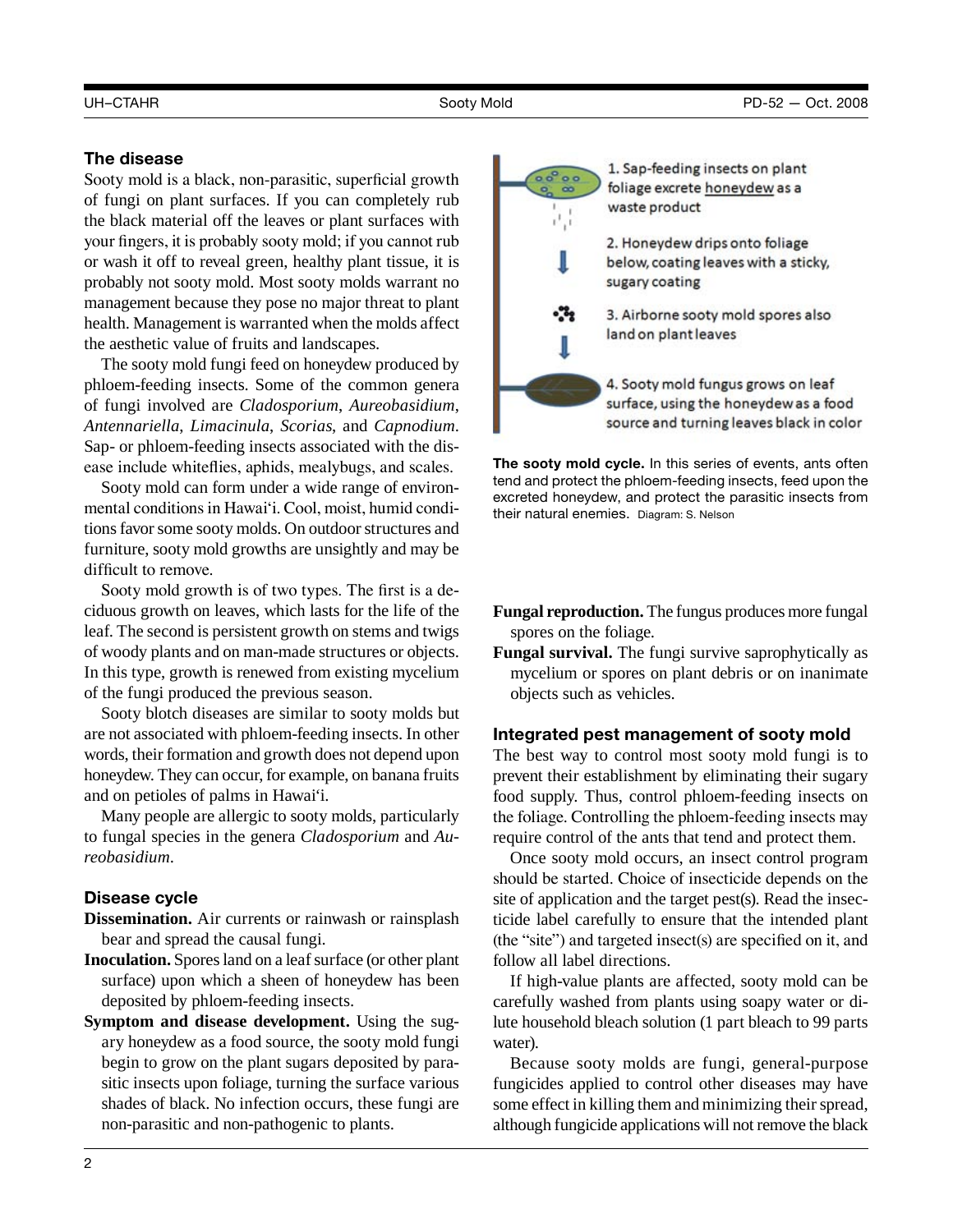color from the leaves. Read the fungicide label carefully to see if the intended use is allowed, particularly when the application is in or near a food crop. Tips for sooty mold management include the following:

- Dip or wash produce after harvest using dilute solutions of sodium hypochlorite (household bleach).
- Control phloem-feeding insects with insecticides (note, however, that use of insecticides often kills pests' natural enemies, as well as the pests).
- Control phloem-feeding insects with natural enemies.
- Control ants with physical barriers or insecticide baits.
- Control sooty mold fungi with fungicides.
- Moderate use of fertilizers, because over-fertilization can attract certain phloem-feeding insects.

# **Reference**

Stover, R.H. 1975. Sooty moulds of bananas. Transactions of the British Mycological Society 65: 328–330.

# **Acknowledgment**

Fred Brooks (UH-CTAHR) for review.



**Sooty mold on palm leaves.** The whitish insects in the photographs below (center and right) are coconut mealybugs (*Nipaecoccus nipae*) feeding on the foliage. All photos by S. Nelson

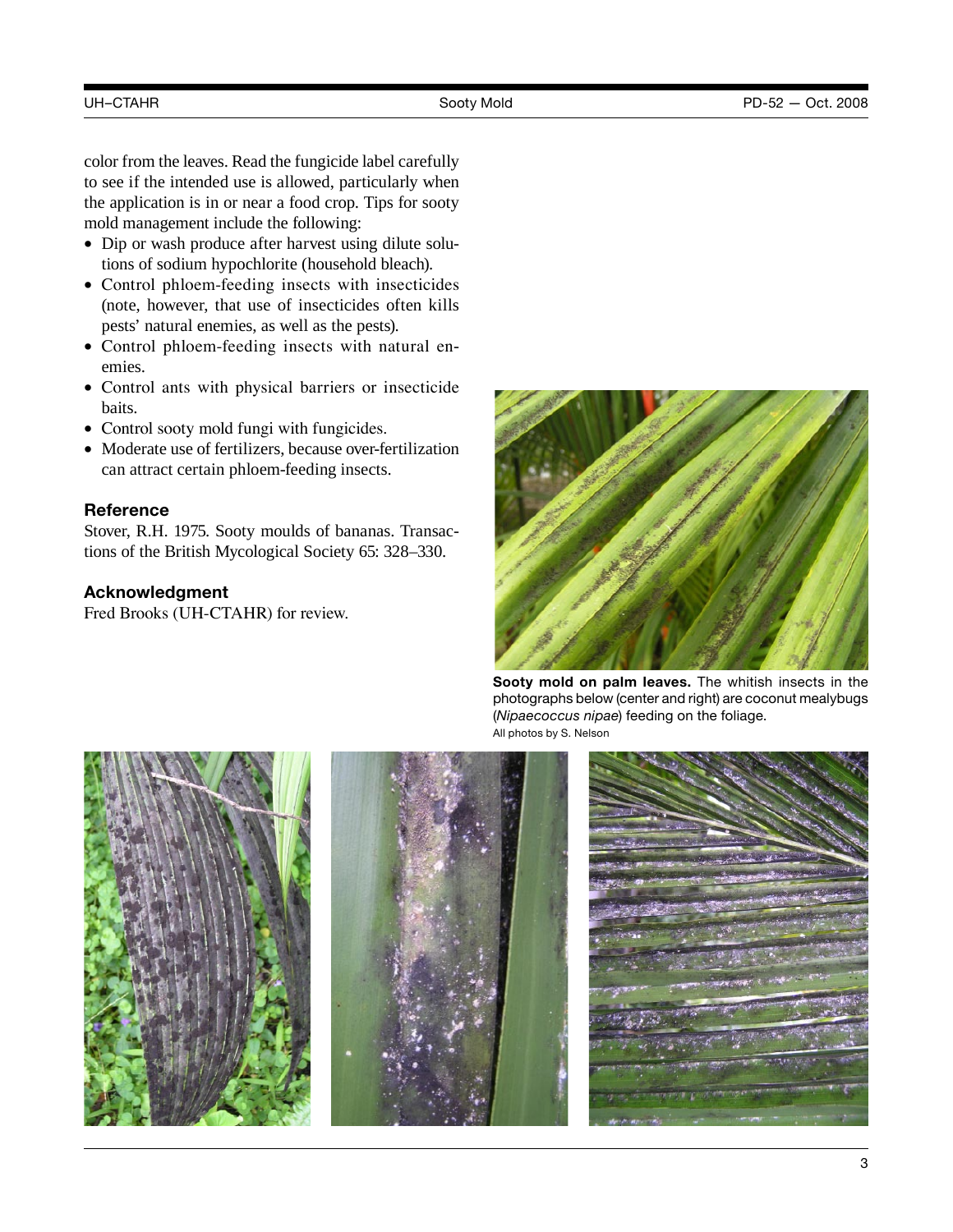

Scale insects feeding on a noni (*Morinda citrifolia*) plant led to the development of sooty mold on leaves and fruits.



Long-legged ants tend a colony of citrus aphids on a noni branch.



Sooty mold on noni associated with feeding by green scale insects (*Coccus viridis*), visible in these photos feeding next to the leaf veins.



Sooty mold appears on harvested fruits of the banana cultivar 'Santa Catarina Prata' ('Dwarf Brazilian' apple banana). The mold presents a marketing problem for the grower, who must attempt to remove or prevent the blemishes before marketing the affected fruits.



Sooty mold on a banana leaf associated with coconut mealybug (*Nipaecoccus nipae*) feeding on foliage in the canopy above this leaf. The cleared "tracks" on the leaf surface indicate where a slug or snail was moving on the leaf surface and presumably consumed the spores of the sooty mold fungi.



Coconut mealybugs on a banana leaf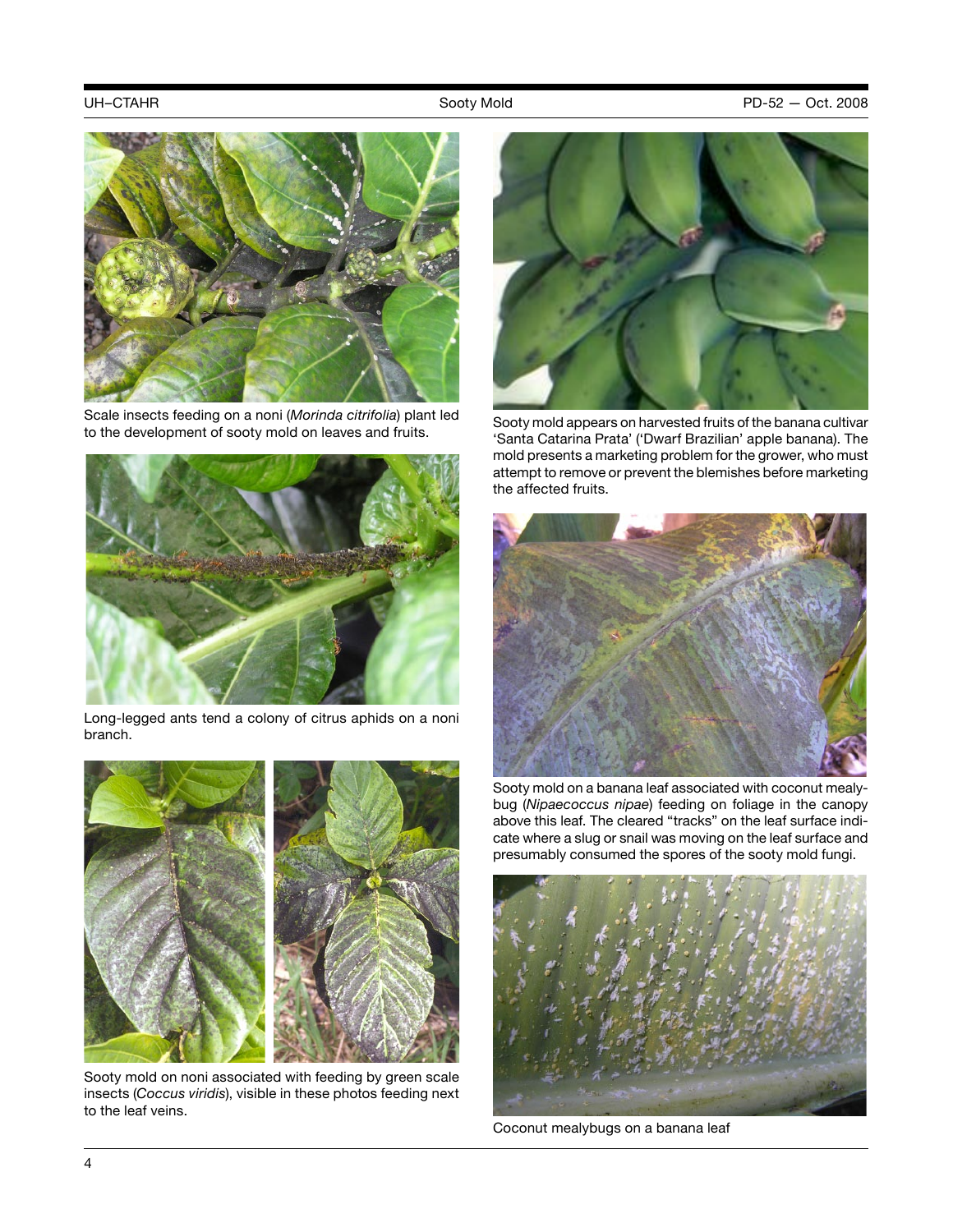

A colony of green scale insects (*Coccus viridis*) on a coffee (*Coffea arabica*) vertical



Sooty mold on a coffee leaf





Sooty mold on coffee foliage (left) and cherries (above) associated with feeding by green scales (*Coccus viridis*)